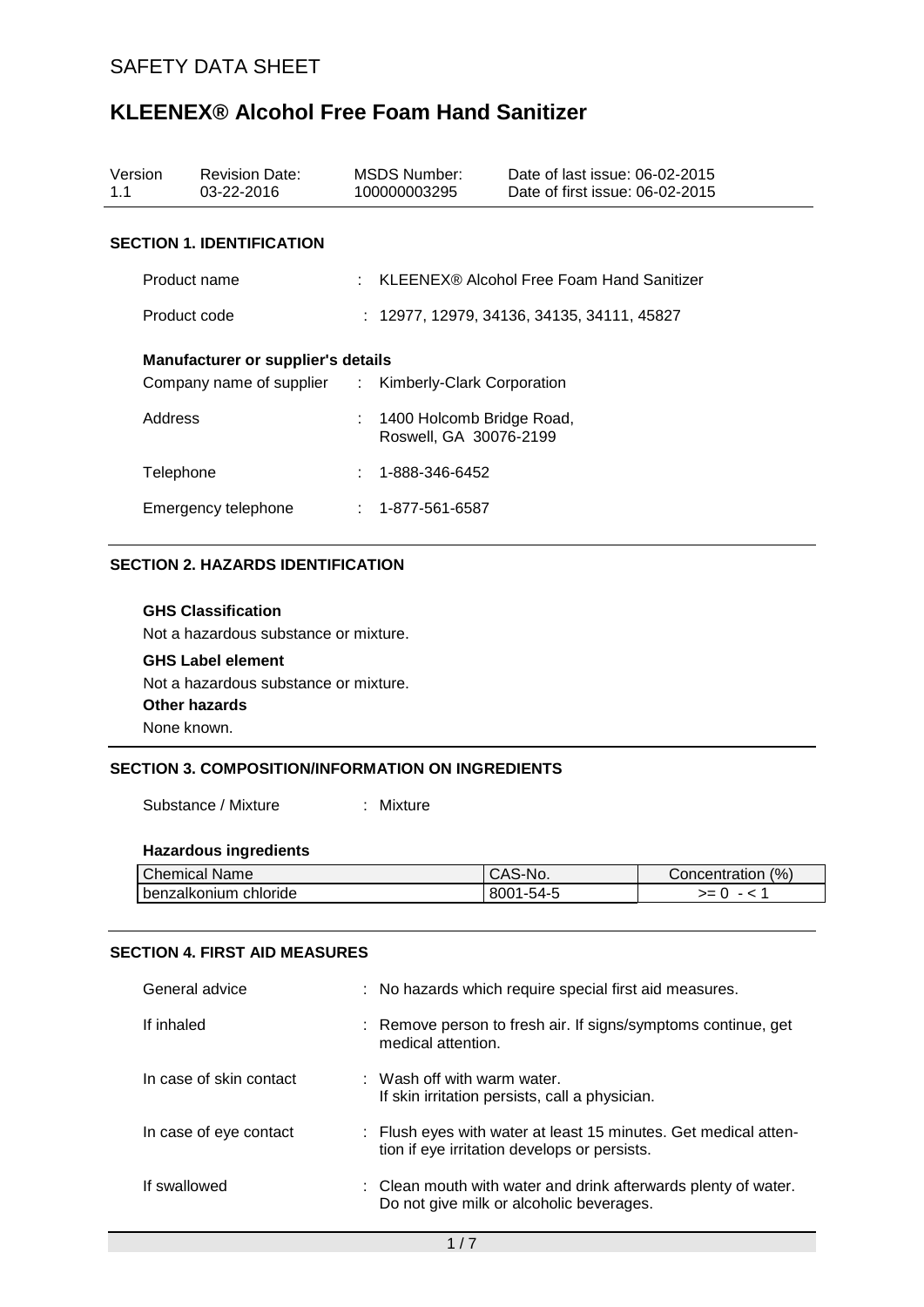| Version<br>1.1     | <b>Revision Date:</b><br>$03 - 22 - 2016$                         | MSDS Number:<br>100000003295           | Date of last issue: 06-02-2015<br>Date of first issue: 06-02-2015 |  |
|--------------------|-------------------------------------------------------------------|----------------------------------------|-------------------------------------------------------------------|--|
|                    |                                                                   | immediately.                           | If symptoms persist, call a physician or Poison Control Center    |  |
|                    | Most important symptoms<br>and effects, both acute and<br>delayed | $\therefore$ No information available. |                                                                   |  |
| Notes to physician |                                                                   | : No information available.            |                                                                   |  |
|                    |                                                                   |                                        |                                                                   |  |

### **SECTION 5. FIRE-FIGHTING MEASURES**

| Suitable extinguishing media                      |                       | : Use extinguishing measures that are appropriate to local<br>circumstances and the surrounding environment. |
|---------------------------------------------------|-----------------------|--------------------------------------------------------------------------------------------------------------|
| Hazardous combustion prod-<br>ucts                | hydrocarbons (smoke). | : Carbon monoxide, carbon dioxide and unburned                                                               |
| Further information                               |                       | : Standard procedure for chemical fires.                                                                     |
| Special protective equipment<br>for fire-fighters |                       | : In the event of fire, wear self-contained breathing apparatus.                                             |

### **SECTION 6. ACCIDENTAL RELEASE MEASURES**

| Personal precautions, protec-<br>tive equipment and emer-<br>gency procedures | : Not required under normal use.<br>No conditions to be specially mentioned.                                 |
|-------------------------------------------------------------------------------|--------------------------------------------------------------------------------------------------------------|
| Environmental precautions                                                     | : No special environmental precautions required.                                                             |
| Methods and materials for<br>containment and cleaning up                      | : Wipe up with absorbent material (e.g. cloth, fleece).<br>Keep in suitable, closed containers for disposal. |

### **SECTION 7. HANDLING AND STORAGE**

| Advice on protection against<br>fire and explosion | : Normal measures for preventive fire protection.                                |
|----------------------------------------------------|----------------------------------------------------------------------------------|
| Advice on safe handling                            | : For personal protection see section 8.<br>No special handling advice required. |
| Conditions for safe storage                        | : Store at room temperature in the original container.                           |
| Materials to avoid                                 | : No special restrictions on storage with other products.                        |

### **SECTION 8. EXPOSURE CONTROLS/PERSONAL PROTECTION**

#### **Ingredients with workplace control parameters**

Contains no substances with occupational exposure limit values.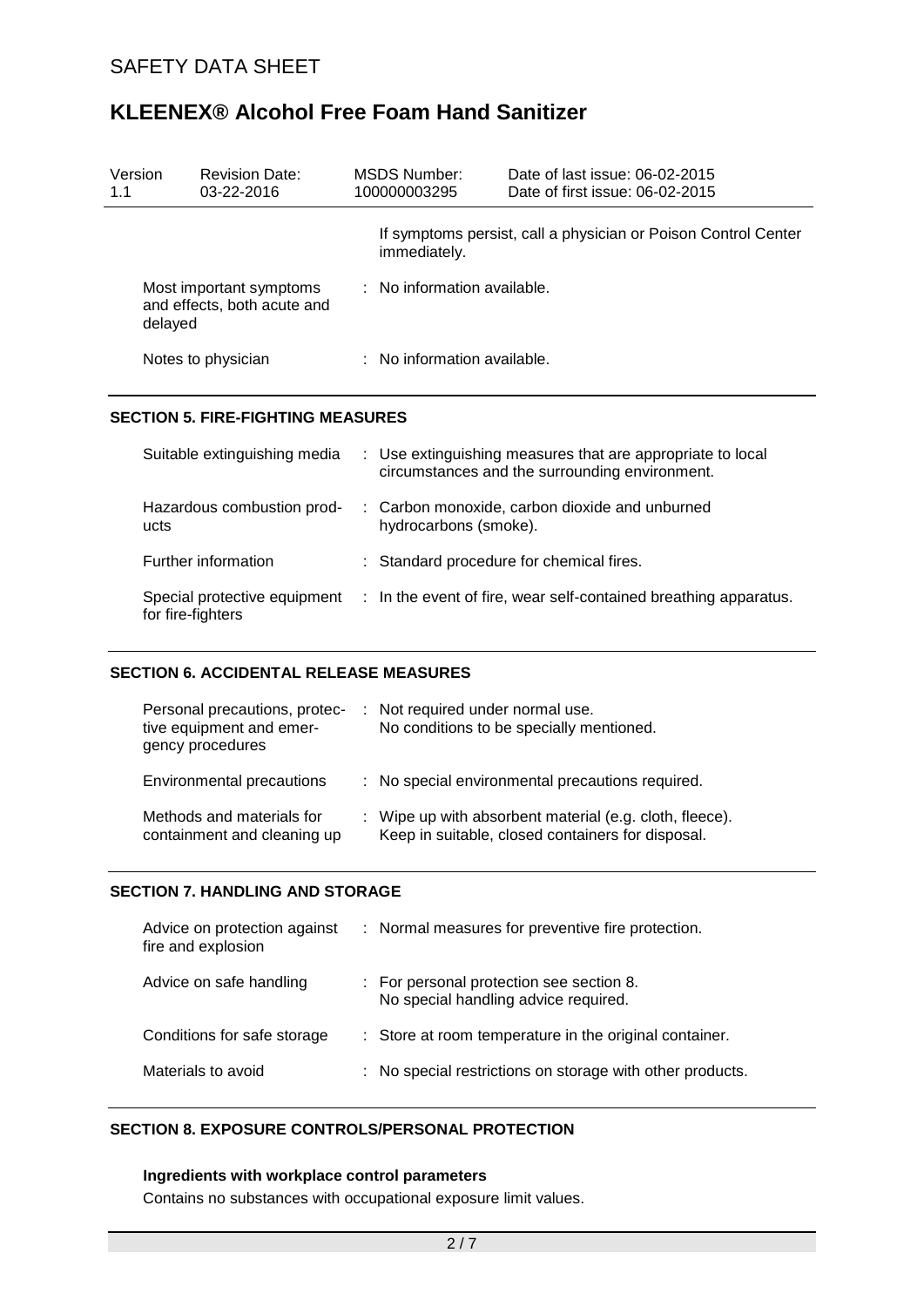| Version<br>1.1              | MSDS Number:<br><b>Revision Date:</b><br>03-22-2016<br>100000003295 |                               |                                                                      | Date of last issue: 06-02-2015<br>Date of first issue: 06-02-2015 |                                             |
|-----------------------------|---------------------------------------------------------------------|-------------------------------|----------------------------------------------------------------------|-------------------------------------------------------------------|---------------------------------------------|
| <b>Engineering measures</b> |                                                                     |                               | : none                                                               |                                                                   |                                             |
|                             |                                                                     | Personal protective equipment |                                                                      |                                                                   |                                             |
| Respiratory protection      |                                                                     |                               | : No personal respiratory protective equipment normally<br>required. |                                                                   |                                             |
|                             |                                                                     | Hand protection               |                                                                      |                                                                   |                                             |
|                             | Remarks                                                             |                               |                                                                      | : not required under normal use                                   |                                             |
| Eye protection              |                                                                     |                               | : not required under normal use                                      |                                                                   |                                             |
|                             |                                                                     | Skin and body protection      |                                                                      | $:$ Not applicable                                                |                                             |
|                             |                                                                     | Protective measures           |                                                                      |                                                                   | : No special protective equipment required. |
|                             |                                                                     | Hygiene measures              |                                                                      | : General industrial hygiene practice.                            |                                             |

### **SECTION 9. PHYSICAL AND CHEMICAL PROPERTIES**

| Appearance                                      |    | : liquid             |
|-------------------------------------------------|----|----------------------|
| Color                                           |    | $:$ amber            |
| Odor                                            |    | : pleasant           |
| рH                                              |    | $: 4.5 - 6.5$        |
| Melting point/range                             |    | : 0 °C               |
| Boiling point/boiling range                     |    | : 100 °C             |
| Flash point                                     |    | : does not flash     |
| Upper explosion limit                           |    | $:$ Not applicable   |
| Lower explosion limit                           | t. | Not applicable       |
| Vapor pressure                                  |    | : similar to water   |
| Solubility(ies)<br>Solubility in other solvents |    | : completely soluble |

### **SECTION 10. STABILITY AND REACTIVITY**

| Reactivity                              | : Stable under recommended storage conditions.        |
|-----------------------------------------|-------------------------------------------------------|
| Chemical stability                      | : No decomposition if stored and applied as directed. |
| Possibility of hazardous reac-<br>tions | : No hazards to be specially mentioned.               |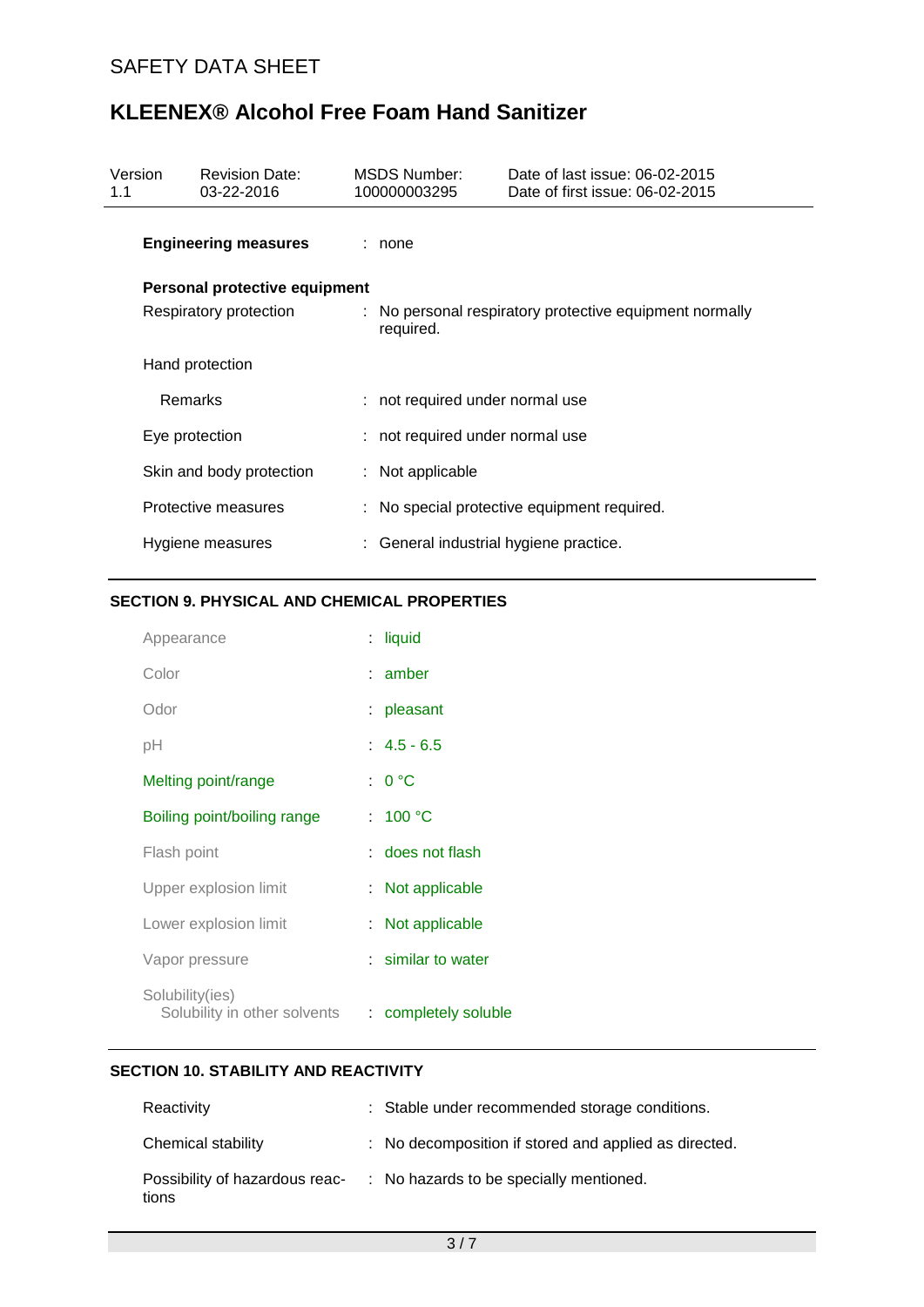| Version<br>1.1                                                |                                                                                                                                                                                      | <b>Revision Date:</b><br>03-22-2016                                                | <b>MSDS Number:</b><br>100000003295                                                                                                            | Date of last issue: 06-02-2015<br>Date of first issue: 06-02-2015                                                                    |  |  |  |  |  |
|---------------------------------------------------------------|--------------------------------------------------------------------------------------------------------------------------------------------------------------------------------------|------------------------------------------------------------------------------------|------------------------------------------------------------------------------------------------------------------------------------------------|--------------------------------------------------------------------------------------------------------------------------------------|--|--|--|--|--|
|                                                               |                                                                                                                                                                                      | Conditions to avoid                                                                | : No data available                                                                                                                            |                                                                                                                                      |  |  |  |  |  |
|                                                               | <b>SECTION 11. TOXICOLOGICAL INFORMATION</b>                                                                                                                                         |                                                                                    |                                                                                                                                                |                                                                                                                                      |  |  |  |  |  |
|                                                               | <b>Acute toxicity</b><br>Not classified based on available information.                                                                                                              |                                                                                    |                                                                                                                                                |                                                                                                                                      |  |  |  |  |  |
|                                                               | <b>Product:</b>                                                                                                                                                                      |                                                                                    |                                                                                                                                                |                                                                                                                                      |  |  |  |  |  |
|                                                               |                                                                                                                                                                                      | Acute oral toxicity                                                                | Method: Calculation method                                                                                                                     | : Acute toxicity estimate: $> 5,000$ mg/kg                                                                                           |  |  |  |  |  |
|                                                               |                                                                                                                                                                                      | Acute dermal toxicity                                                              | Method: Calculation method                                                                                                                     | : Acute toxicity estimate: $> 5,000$ mg/kg                                                                                           |  |  |  |  |  |
|                                                               |                                                                                                                                                                                      | <b>Skin corrosion/irritation</b><br>Not classified based on available information. |                                                                                                                                                |                                                                                                                                      |  |  |  |  |  |
|                                                               | <b>Product:</b>                                                                                                                                                                      | Result: No skin irritation                                                         |                                                                                                                                                |                                                                                                                                      |  |  |  |  |  |
|                                                               | Serious eye damage/eye irritation<br>Not classified based on available information.                                                                                                  |                                                                                    |                                                                                                                                                |                                                                                                                                      |  |  |  |  |  |
|                                                               | <b>Product:</b>                                                                                                                                                                      | Result: No eye irritation                                                          |                                                                                                                                                |                                                                                                                                      |  |  |  |  |  |
|                                                               | Respiratory or skin sensitization<br>Skin sensitization: Not classified based on available information.<br>Respiratory sensitization: Not classified based on available information. |                                                                                    |                                                                                                                                                |                                                                                                                                      |  |  |  |  |  |
|                                                               | Product:                                                                                                                                                                             | Remarks: No data available                                                         |                                                                                                                                                |                                                                                                                                      |  |  |  |  |  |
|                                                               |                                                                                                                                                                                      | <b>Germ cell mutagenicity</b><br>Not classified based on available information.    |                                                                                                                                                |                                                                                                                                      |  |  |  |  |  |
|                                                               |                                                                                                                                                                                      | Carcinogenicity                                                                    |                                                                                                                                                |                                                                                                                                      |  |  |  |  |  |
| Not classified based on available information.<br><b>IARC</b> |                                                                                                                                                                                      |                                                                                    | human carcinogen by IARC.                                                                                                                      | No ingredient of this product present at levels greater than or<br>equal to 0.1% is identified as probable, possible or confirmed    |  |  |  |  |  |
|                                                               | <b>OSHA</b>                                                                                                                                                                          |                                                                                    | gen by OSHA.                                                                                                                                   | No ingredient of this product present at levels greater than or<br>equal to 0.1% is identified as a carcinogen or potential carcino- |  |  |  |  |  |
| <b>NTP</b>                                                    |                                                                                                                                                                                      |                                                                                    | No ingredient of this product present at levels greater than or<br>equal to 0.1% is identified as a known or anticipated carcinogen<br>by NTP. |                                                                                                                                      |  |  |  |  |  |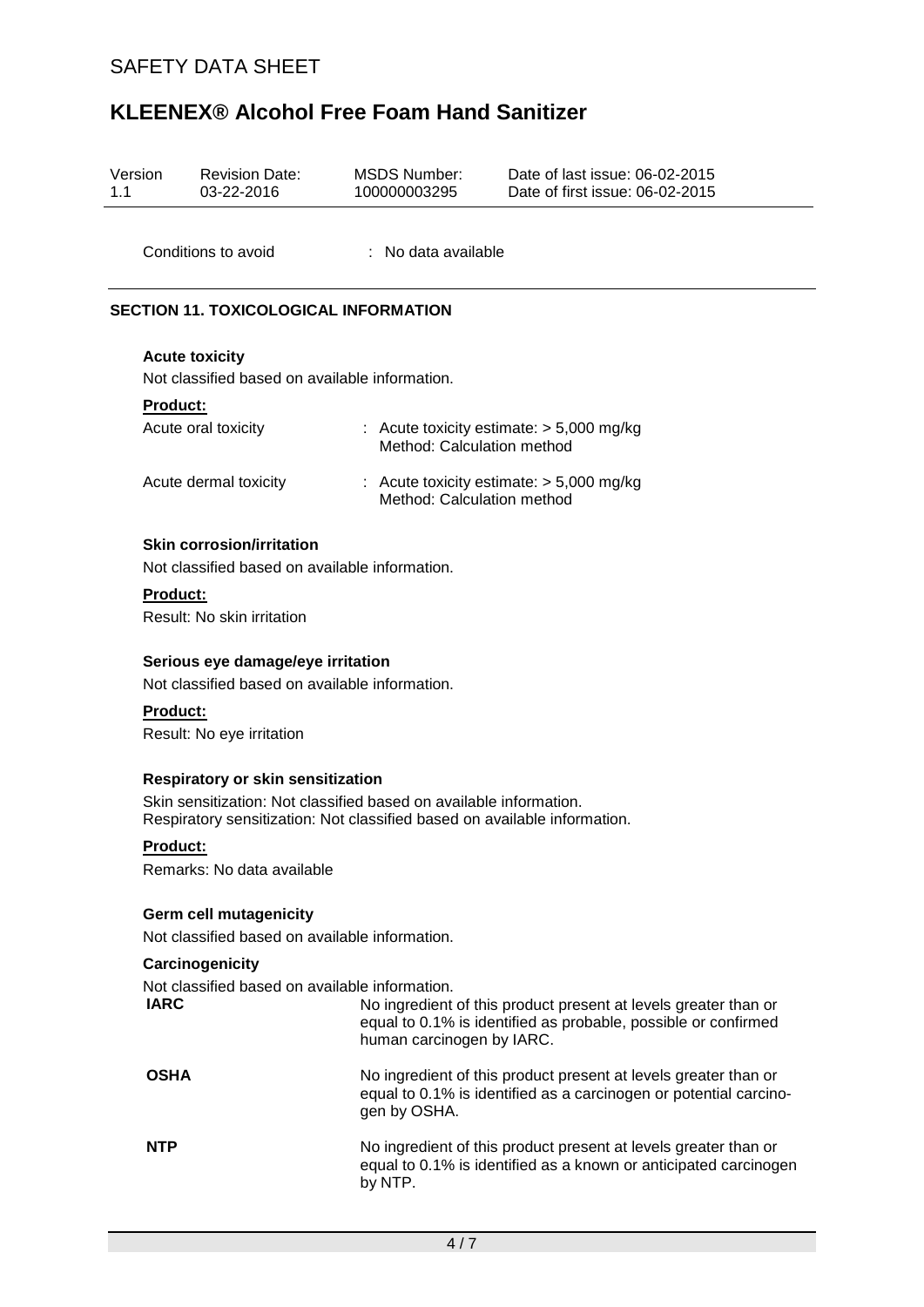| Version<br>1.1 |                                                                                 | <b>Revision Date:</b><br>03-22-2016 |  | MSDS Number:<br>100000003295 | Date of last issue: 06-02-2015<br>Date of first issue: 06-02-2015 |  |  |  |
|----------------|---------------------------------------------------------------------------------|-------------------------------------|--|------------------------------|-------------------------------------------------------------------|--|--|--|
|                | <b>Reproductive toxicity</b><br>Not classified based on available information.  |                                     |  |                              |                                                                   |  |  |  |
|                | <b>STOT-single exposure</b><br>Not classified based on available information.   |                                     |  |                              |                                                                   |  |  |  |
|                | <b>STOT-repeated exposure</b><br>Not classified based on available information. |                                     |  |                              |                                                                   |  |  |  |
|                | <b>Aspiration toxicity</b><br>Not classified based on available information.    |                                     |  |                              |                                                                   |  |  |  |
|                | <b>Experience with human exposure</b>                                           |                                     |  |                              |                                                                   |  |  |  |
|                | <b>Product:</b><br>Inhalation                                                   |                                     |  |                              | Remarks: No human information is available.                       |  |  |  |
|                | Skin contact                                                                    |                                     |  |                              | : Remarks: No human information is available.                     |  |  |  |
|                | Eye contact                                                                     |                                     |  |                              | Remarks: No human information is available.                       |  |  |  |
|                | Ingestion                                                                       |                                     |  |                              | : Remarks: No human information is available.                     |  |  |  |
|                |                                                                                 | <b>Further information</b>          |  |                              |                                                                   |  |  |  |
|                | <b>Product:</b>                                                                 |                                     |  |                              |                                                                   |  |  |  |

Remarks: No data available

### **SECTION 12. ECOLOGICAL INFORMATION**

| <b>Ecotoxicity</b>                                                                       |
|------------------------------------------------------------------------------------------|
| No data available                                                                        |
| Persistence and degradability                                                            |
| No data available                                                                        |
| <b>Bioaccumulative potential</b>                                                         |
| No data available                                                                        |
| <b>Mobility in soil</b>                                                                  |
| No data available                                                                        |
| Other adverse effects                                                                    |
| <b>Product:</b>                                                                          |
| Additional ecological infor-<br>: There is no data available for this product.<br>mation |
|                                                                                          |
|                                                                                          |

### **SECTION 13. DISPOSAL CONSIDERATIONS**

### **Disposal methods**

Waste from residues : Offer surplus and non-recyclable solutions to a licensed dis-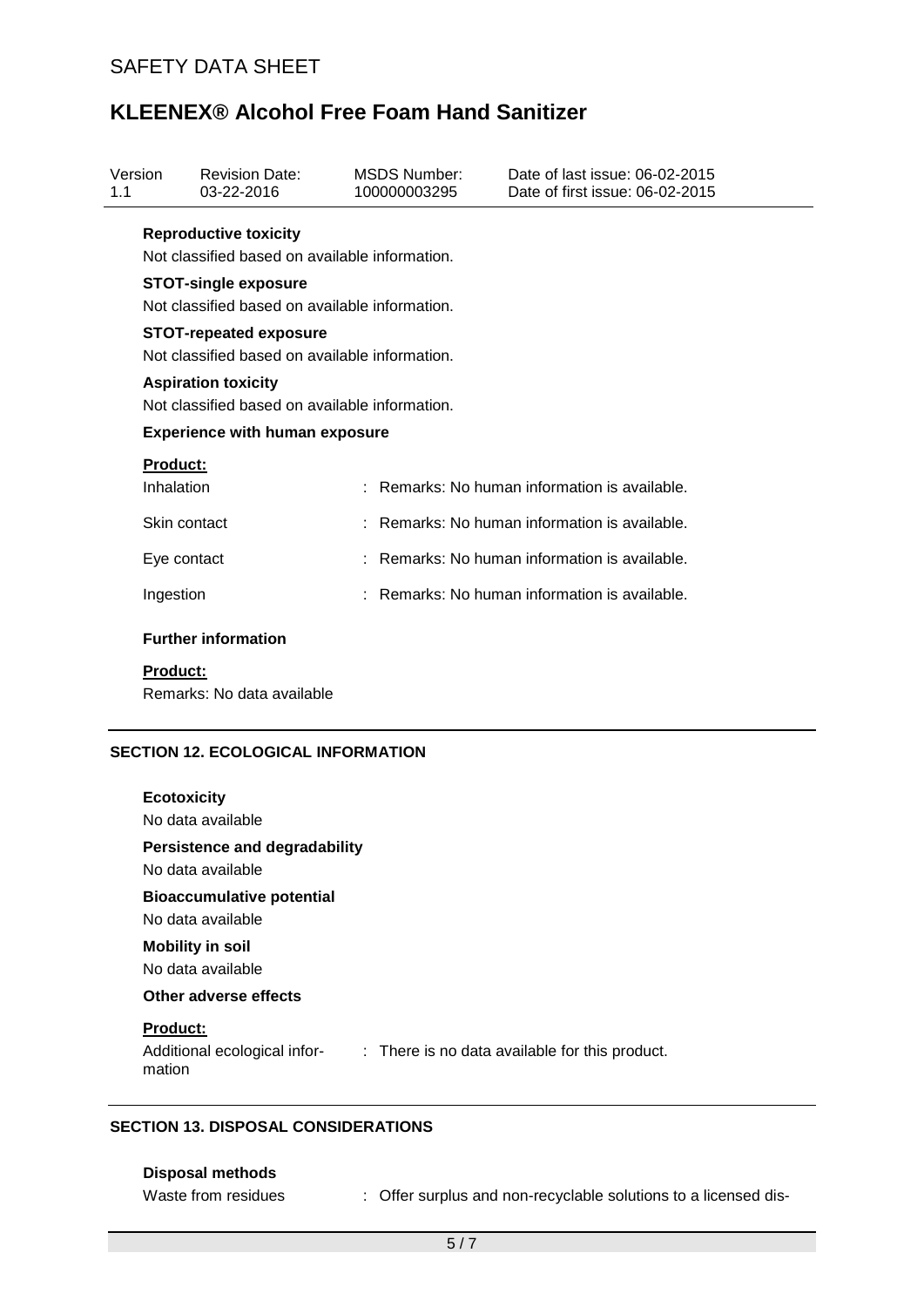| Version<br>1.1                            |                                                                          | <b>Revision Date:</b><br>03-22-2016 | <b>MSDS Number:</b><br>100000003295                     | Date of last issue: 06-02-2015<br>Date of first issue: 06-02-2015                                                      |  |  |  |  |  |
|-------------------------------------------|--------------------------------------------------------------------------|-------------------------------------|---------------------------------------------------------|------------------------------------------------------------------------------------------------------------------------|--|--|--|--|--|
|                                           | posal company.                                                           |                                     |                                                         |                                                                                                                        |  |  |  |  |  |
|                                           | Contaminated packaging<br>: Empty remaining contents.                    |                                     |                                                         |                                                                                                                        |  |  |  |  |  |
| <b>SECTION 14. TRANSPORT INFORMATION</b>  |                                                                          |                                     |                                                         |                                                                                                                        |  |  |  |  |  |
|                                           | <b>International Regulation</b>                                          |                                     |                                                         |                                                                                                                        |  |  |  |  |  |
|                                           | Transport in bulk according to Annex II of MARPOL 73/78 and the IBC Code |                                     |                                                         |                                                                                                                        |  |  |  |  |  |
|                                           | Not applicable for product as supplied.<br><b>Domestic regulation</b>    |                                     |                                                         |                                                                                                                        |  |  |  |  |  |
| <b>SECTION 15. REGULATORY INFORMATION</b> |                                                                          |                                     |                                                         |                                                                                                                        |  |  |  |  |  |
|                                           |                                                                          |                                     |                                                         |                                                                                                                        |  |  |  |  |  |
|                                           | <b>EPCRA - Emergency Planning and Community Right-to-Know</b>            |                                     |                                                         |                                                                                                                        |  |  |  |  |  |
|                                           | : No SARA Hazards<br>SARA 311/312 Hazards                                |                                     |                                                         |                                                                                                                        |  |  |  |  |  |
|                                           | <b>US State Regulations</b>                                              |                                     |                                                         |                                                                                                                        |  |  |  |  |  |
|                                           | <b>Massachusetts Right To Know</b>                                       |                                     |                                                         |                                                                                                                        |  |  |  |  |  |
|                                           |                                                                          | Know Act.                           | No components are subject to the Massachusetts Right to |                                                                                                                        |  |  |  |  |  |
|                                           |                                                                          | <b>California Prop 65</b>           | reproductive defects.                                   | : This product does not contain any chemicals known to the<br>State of California to cause cancer, birth, or any other |  |  |  |  |  |
| <b>SECTION 16. OTHER INFORMATION</b>      |                                                                          |                                     |                                                         |                                                                                                                        |  |  |  |  |  |
| <b>Further information</b>                |                                                                          |                                     |                                                         |                                                                                                                        |  |  |  |  |  |
|                                           | NFPA:                                                                    | Flammability                        |                                                         | HMIS III:                                                                                                              |  |  |  |  |  |
|                                           |                                                                          |                                     |                                                         |                                                                                                                        |  |  |  |  |  |



|                   | <b>HEALTH</b>          |  |
|-------------------|------------------------|--|
| hilidability<br>0 | <b>FLAMMABILITY</b>    |  |
|                   | <b>PHYSICAL HAZARD</b> |  |

4 = Extreme, \* = Chronic

### Revision Date : 03-22-2016